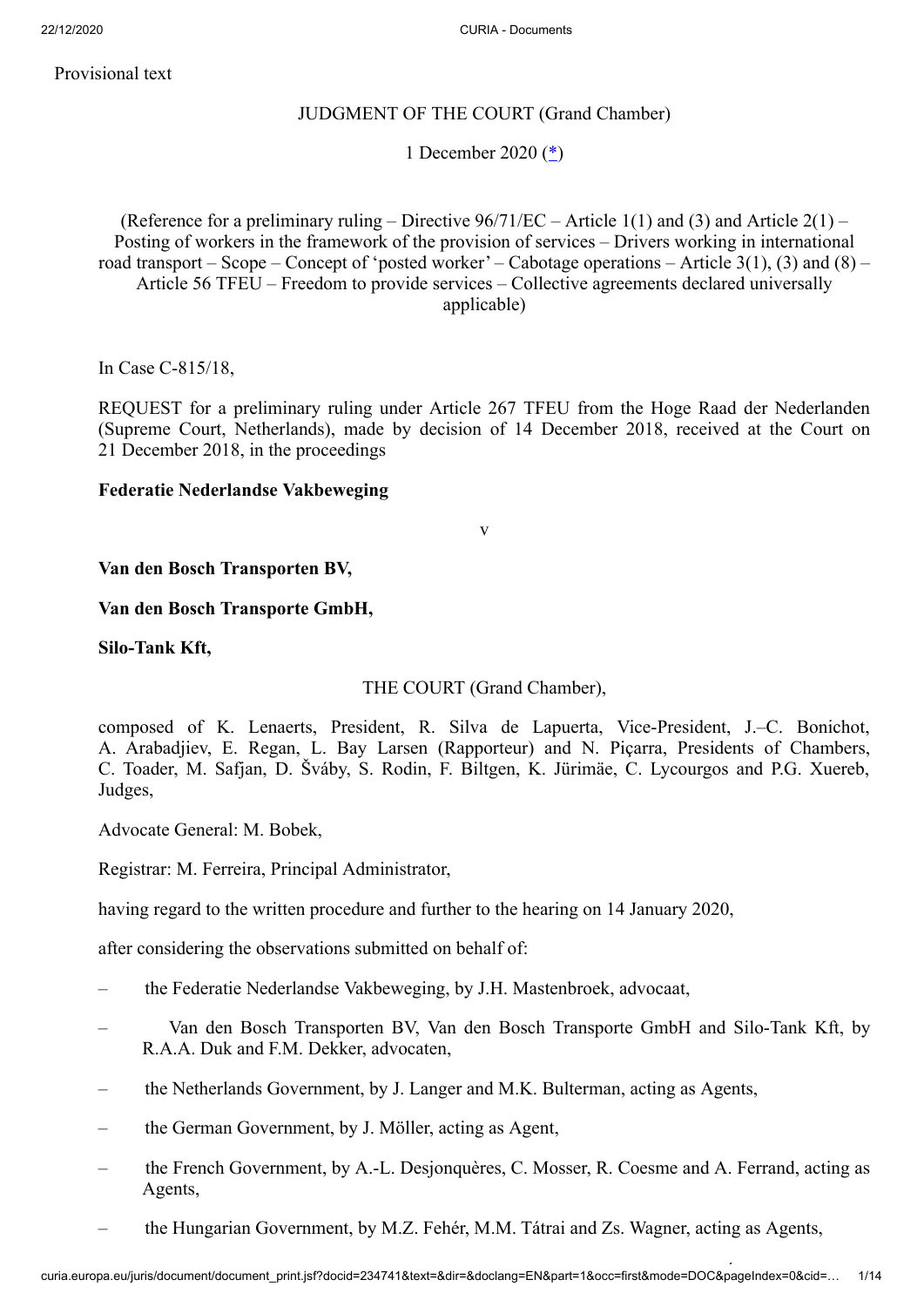- the Polish Government, by B. Majczyna, D. Lutostańska and A. Siwek-Ślusarek, acting as Agents,
- the European Commission, by W. Mölls, B.-R. Killmann and M. van Beek, acting as Agents,

after hearing the Opinion of the Advocate General at the sitting on 30 April 2020,

gives the following

## **Judgment**

- 1 This request for a preliminary ruling concerns the interpretation of Article 56 TFEU and Article 1(1) and (3), Article 2(1), Article 3(1) and the first subparagraph of Article 3(8) of Directive 96/71/EC of the European Parliament and of the Council of 16 December 1996 concerning the posting of workers in the framework of the provision of services (OJ 1997 L 18, p. 1).
- 2 The request has been made in proceedings between the Federatie Nederlandse Vakbeweging (Netherlands Federation of Trade Unions; 'the FNV'), on the one hand, and Van den Bosch Transporten BV, Van den Bosch Transporte GmbH and Silo-Tank Kft, on the other hand, concerning the application of the Collectieve arbeidsovereenkomst Goederenderenvoer (Collective Labour Agreement applicable to the goods transport sector; 'the "Goods Transport" CLA') to drivers coming from Germany and Hungary under charter contracts for international transport operations.

## **Legal context**

## *Directive 96/71*

- 3 Recitals 4 and 5 of Directive 96/71 state:
	- '(4) Whereas the provision of services may take the form either of performance of work by an undertaking on its account and under its direction, under a contract concluded between that undertaking and the party for whom the services are intended, or of the hiring-out of workers for use by an undertaking in the framework of a public or a private contract;
	- (5) Whereas any such promotion of the transnational provision of services requires a climate of fair competition and measures guaranteeing respect for the rights of workers.'
- 4 Article 1 of that directive, entitled 'Scope', provides:

'1. This Directive shall apply to undertakings established in a Member State which, in the framework of the transnational provision of services, post workers, in accordance with paragraph 3, to the territory of a Member State.

2. This Directive shall not apply to merchant navy undertakings as regards seagoing personnel.

3. This Directive shall apply to the extent that the undertakings referred to in paragraph 1 take one of the following transnational measures:

(a) post workers to the territory of a Member State on their account and under their direction, under a contract concluded between the undertaking making the posting and the party for whom the services are intended, operating in that Member State, provided there is an employment relationship between the undertaking making the posting and the worker during the period of posting;

or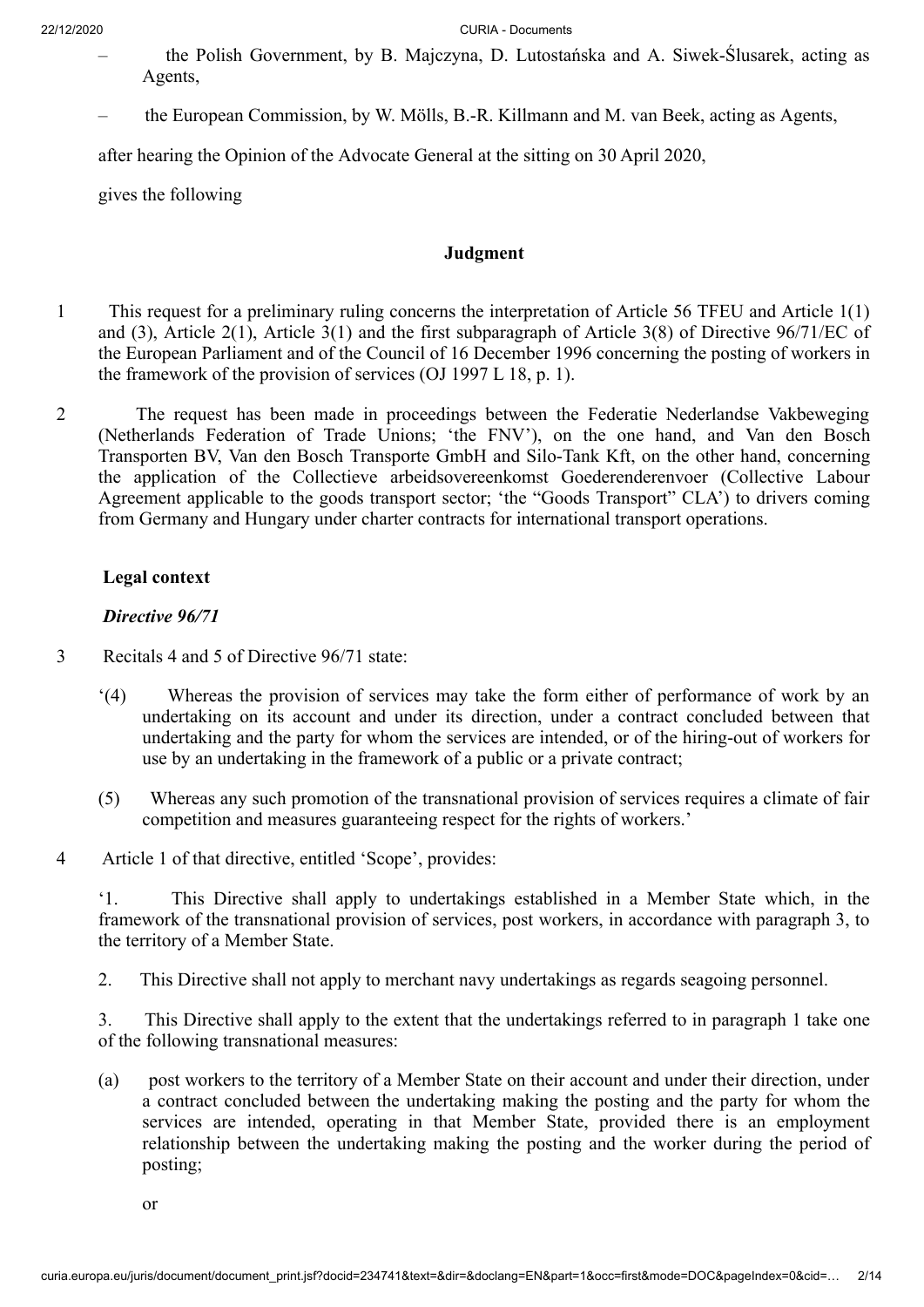(b) post workers to an establishment or to an undertaking owned by the group in the territory of a Member State, provided there is an employment relationship between the undertaking making the posting and the worker during the period of posting;

or

(c) being a temporary employment undertaking or placement agency, hire out a worker to a user undertaking established or operating in the territory of a Member State, provided there is an employment relationship between the temporary employment undertaking or placement agency and the worker during the period of posting.

 $[\ldots]'$ 

5 Article 2 of that directive, entitled 'Definition', is worded as follows:

'1. For the purposes of this Directive, "posted worker" means a worker who, for a limited period, carries out his work in the territory of a Member State other than the State in which he normally works.

2. For the purposes of this Directive, the definition of a worker is that which applies in the law of the Member State to whose territory the worker is posted.'

6 Article 3 of Directive 96/71, entitled 'Terms and conditions of employment', provides:

'1. Member States shall ensure that, whatever the law applicable to the employment relationship, the undertakings referred to in Article 1(1) guarantee workers posted to their territory the terms and conditions of employment covering the following matters which, in the Member State where the work is carried out, are laid down:

– by law, regulation or administrative provision,

and/or

- by collective agreements or arbitration awards which have been declared universally applicable within the meaning of paragraph 8, in so far as they concern the activities referred to in the Annex:
	- (a) maximum work periods and minimum rest periods;
	- (b) minimum paid annual holidays;
	- (c) the minimum rates of pay, including overtime rates; this point does not apply to supplementary occupational retirement pension schemes;
	- (d) the conditions of hiring-out of workers, in particular the supply of workers by temporary employment undertakings;
	- (e) health, safety and hygiene at work;
	- (f) protective measures with regard to the terms and conditions of employment of pregnant women or women who have recently given birth, of children and of young people;
	- (g) equality of treatment between men and women and other provisions on nondiscrimination.

[…]

3. Member States may, after consulting employers and labour, in accordance with the traditions and practices of each Member State, decide not to apply the first subparagraph of paragraph 1(c) in the cases referred to in Article 1(3)(a) and (b) when the length of the posting does not exceed one month.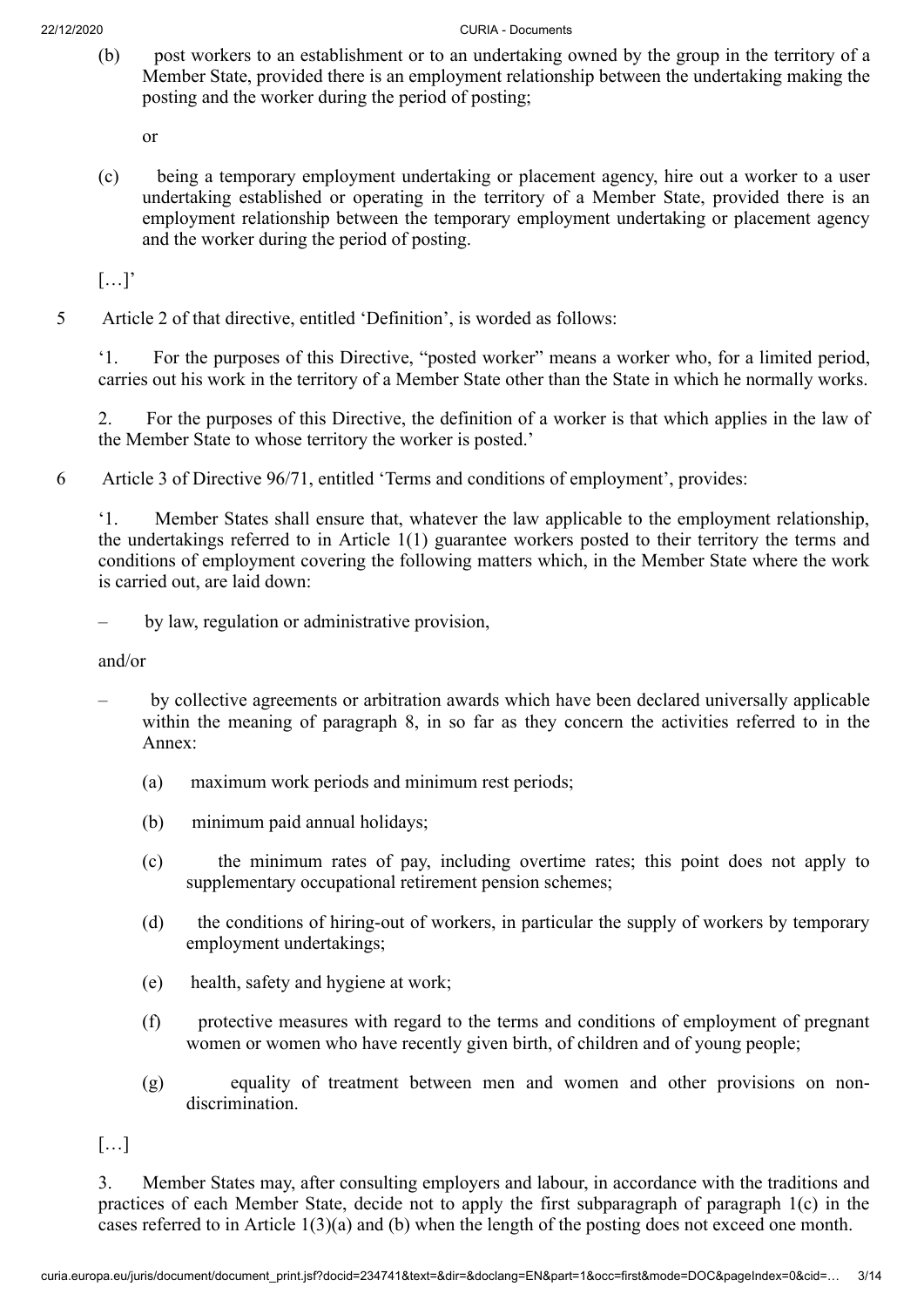4. Member States may, in accordance with national laws and/or practices, provide that exemptions may be made from the first subparagraph of paragraph  $1(c)$  in the cases referred to in Article  $1(3)(a)$ and (b) and from a decision by a Member State within the meaning of paragraph 3 of this Article, by means of collective agreements within the meaning of paragraph 8 of this Article, concerning one or more sectors of activity, where the length of the posting does not exceed one month.

 $[\ldots]$ 

8. "Collective agreements or arbitration awards which have been declared universally applicable" means collective agreements or arbitration awards which must be observed by all undertakings in the geographical area and in the profession or industry concerned.

In the absence of a system for declaring collective agreements or arbitration awards to be of universal application within the meaning of the first subparagraph, Member States may, if they so decide, base themselves on:

– collective agreements or arbitration awards which are generally applicable to all similar undertakings in the geographical area and in the profession or industry concerned,

and/or

– collective agreements which have been concluded by the most representative employers' and labour organisations at national level and which are applied throughout national territory,

provided that their application to the undertakings referred to in Article 1(1) ensures equality of treatment on matters listed in the first subparagraph of paragraph 1 of this Article between those undertakings and the other undertakings referred to in this subparagraph which are in a similar position.

[…]

10. This Directive shall not preclude the application by Member States, in compliance with the Treaty, to national undertakings and to the undertakings of other States, on a basis of equality of treatment, of:

- terms and conditions of employment on matters other than those referred to in the first subparagraph of paragraph 1 in the case of public policy provisions;
- terms and conditions of employment laid down in the collective agreements or arbitration awards within the meaning of paragraph 8 and concerning activities other than those referred to in the Annex<sup>'</sup>

# *Directive 2014/67/EU*

7 Article 9(1) of Directive 2014/67/EU of the European Parliament and of the Council of 15 May 2014 on the enforcement of Directive 96/71 and amending Regulation (EU) No 1024/2012 on administrative cooperation through the Internal Market Information System ('the IMI Regulation') (OJ 2014 L 159, p. 11) provides:

'Member States may only impose administrative requirements and control measures necessary in order to ensure effective monitoring of compliance with the obligations set out in this Directive and Directive [96/71], provided that these are justified and proportionate in accordance with Union law.

For these purposes Member States may in particular impose the following measures:

[…]

(b) an obligation to keep or make available and/or retain copies, in paper or electronic form, of the employment contract or an equivalent document within the meaning of Council Directive 91/533/EEC [of 14 October 1991 on the employer's obligation to inform employees of the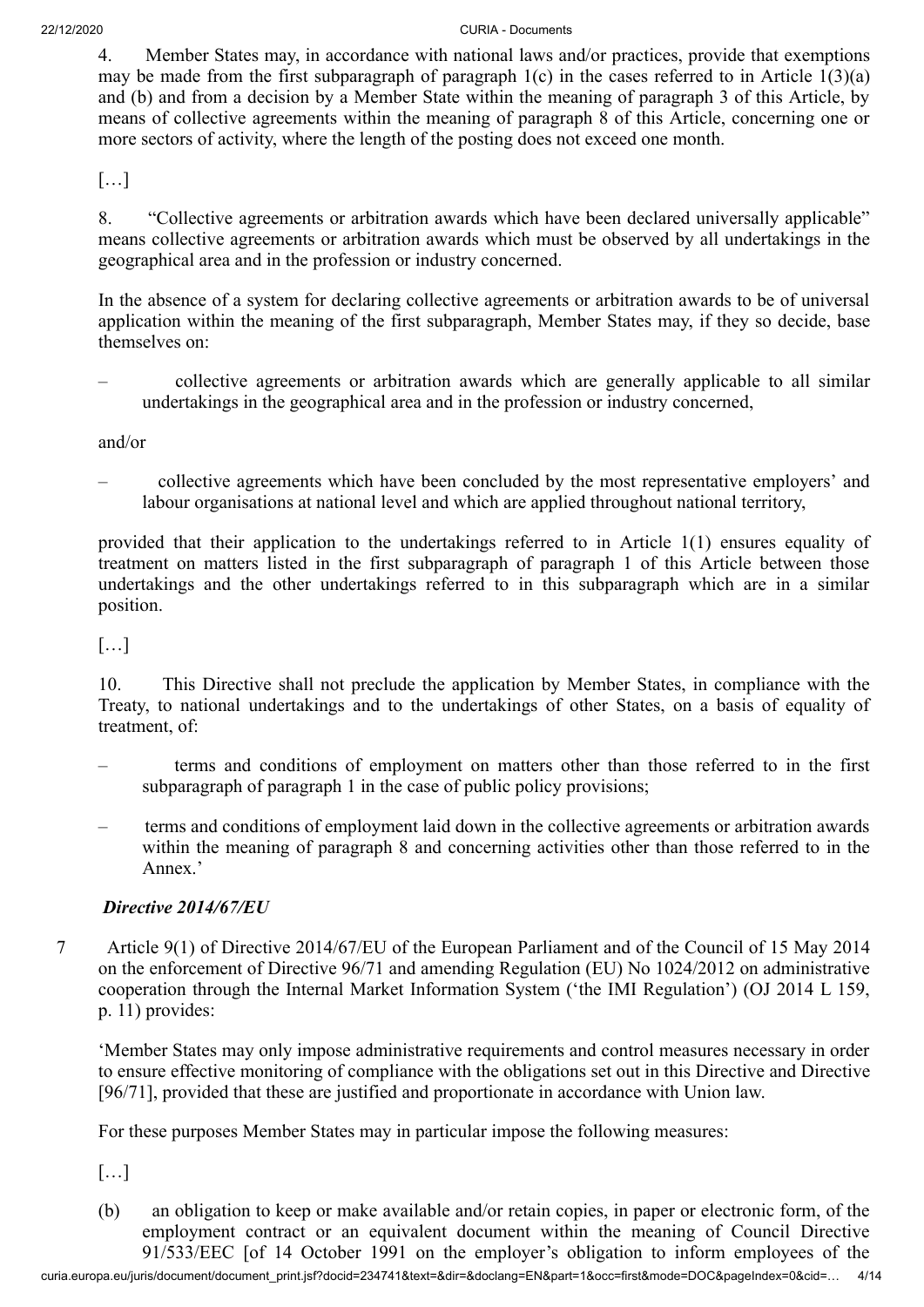conditions applicable to the contract or employment relationship (OJ 1991 L 288, p. 32)], including, where appropriate or relevant, the additional information referred to in Article 4 of that Directive, payslips, time-sheets indicating the beginning, end and duration of the daily working time and proof of payment of wages or copies of equivalent documents during the period of posting in an accessible and clearly identified place in its territory, such as the workplace or the building site, or for mobile workers in the transport sector the operations base or the vehicle with which the service is provided;

 $[\ldots]'$ 

# *Directive (EU) 2020/1057*

8 Recital 7 of Directive (EU) 2020/1057 of the European Parliament and of the Council of 15 July 2020 laying down specific rules with respect to Directive 96/71 and Directive 2014/67 for posting drivers in the road transport sector and amending Directive 2006/22/EC as regards enforcement requirements and Regulation (EU) No 1024/2012 (OJ 2020 L 249, p. 49), states:

'… The provisions on the posting of workers, in Directive [96/71] […], apply to the road transport sector […]'

# *Regulation (EC) No 1072/2009*

- 9 Recital 17 of Regulation (EC) No 1072/2009 of the European Parliament and of the Council of 21 October 2009 on common rules for access to the international road haulage market (OJ 2009 L 300, p. 72) states that the provisions of Directive 96/71 apply to transport undertakings performing a cabotage operation.
- 10 Under the heading 'Definitions', Article 2 of that regulation provides:

'For the purposes of this Regulation:

[…]

3. "host Member State" means a Member State in which a haulier operates other than the haulier's Member State of establishment;

 $[\dots]$ 

6. "cabotage operations" means national carriage for hire or reward carried out on a temporary basis in a host Member State, in conformity with this Regulation;

 $[\ldots]$ 

11 According to the first subparagraph of Article 8(2) of that Regulation, that article being entitled 'General principle':

'Once the goods carried in the course of an incoming international carriage have been delivered, hauliers referred to in paragraph 1 shall be permitted to carry out, with the same vehicle, or, in the case of a coupled combination, the motor vehicle of that same vehicle, up to three cabotage operations following the international carriage from another Member State or from a third country to the host Member State. The last unloading in the course of a cabotage operation before leaving the host Member State shall take place within 7 days from the last unloading in the host Member State in the course of the incoming international carriage.'

# **The dispute in the main proceedings and the questions referred for a preliminary ruling**

12 Van den Bosch Transporten is a transport undertaking with offices in Erp (Netherlands). Van den Bosch Transporten, Van den Bosch Transporte, a company established under German law, and Silo-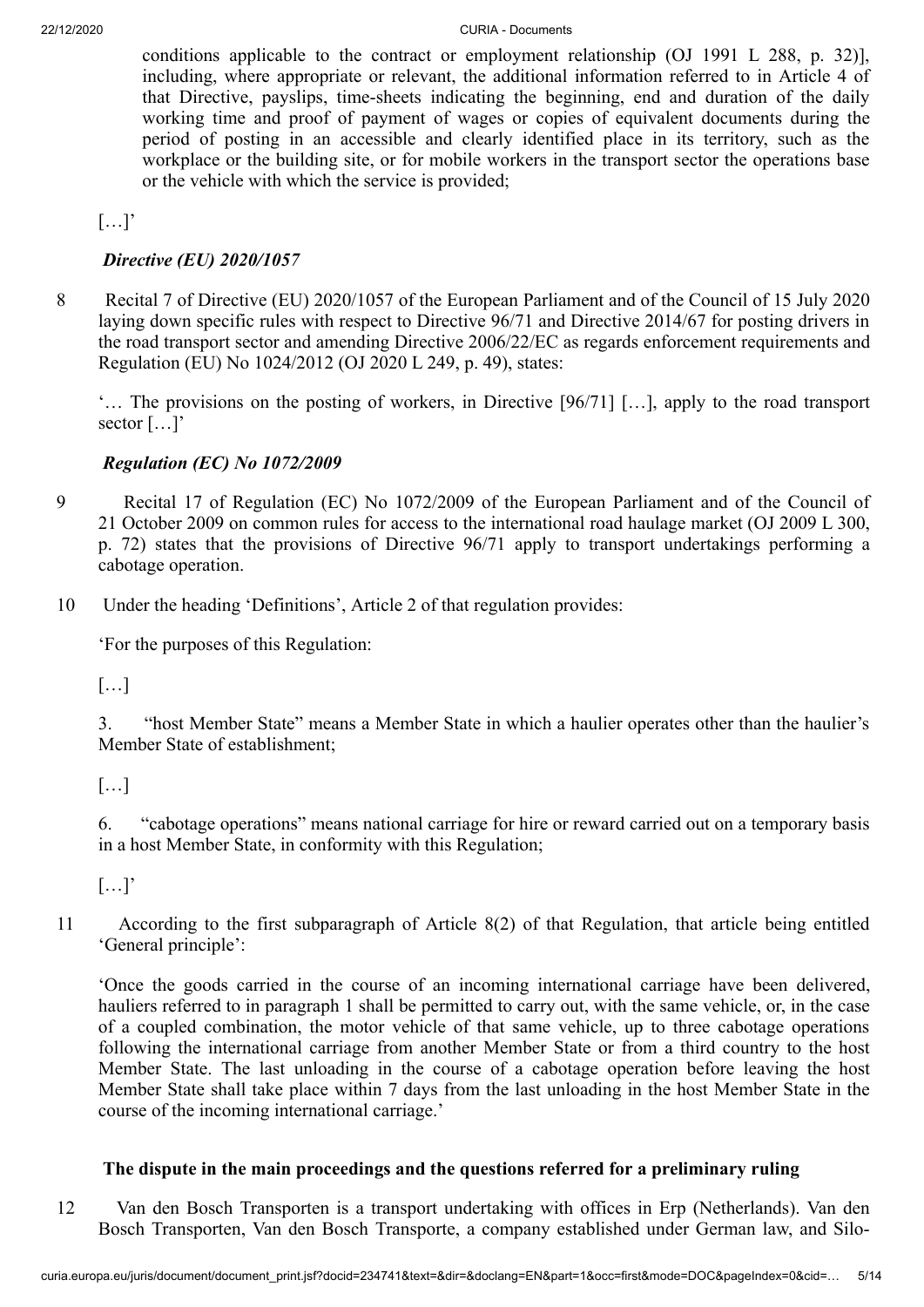Tank, a company established under Hungarian law, are sister companies owned by the same group. All three companies have the same director and the same shareholder.

- 13 Van den Bosch Transporten is a member of the Vereniging Goederenvervoer Nederland (Netherlands Association for Goods Transport). That association and the FNV entered into the 'Goods Transport' CLA, which took effect on 1 January 2012 and expired on 31 December 2013. It has not been declared universally applicable. The Collectieve arbeidsovereenkomst Beroepsgoederenvervoer over de weg en verhuur van mobiele kranen (Collective Labour Agreement for Professional Goods Transport by Road and Mobile Crane Rental; 'the "Professional Goods Transport" CLA), by contrast, was declared universally applicable from 31 January 2013 until 31 December 2013. The besluit van de Minister van Sociale Zaken en Werkgelegenheid (decree of the Minister for Social Affairs and Labour) of 25 January 2013 (Stcrt. 2013, No 2496) however exempted undertakings covered by the 'Goods Transport' CLA from the 'Professional Goods Transport' CLA. That exemption applied inter alia to Van den Bosch Transporten.
- 14 Under the heading 'Charter provision', Article 44 of the 'Goods Transport' CLA, the wording of which was almost identical to that of Article 73 of the 'Professional Goods Transport' CLA, stated:

'1. In subcontracts which are performed in or from their company established in the Netherlands by independent contractors acting as employers, employers must stipulate that the basic working conditions of [this collective labour agreement] will be granted to the workers of those independent contractors, where that stems from Directive  $96/71$ [...], and that is the case even if the parties have chosen to apply to the contract a law other than that of the Netherlands.

2. Employers must inform the workers referred to in paragraph 1 of the working conditions that apply to them.

 $[\ldots]'$ 

- 15 Van den Bosch Transporten had concluded with Van den Bosch Transporte and Silo-Tank charter contracts for international transport operations.
- 16 Workers coming from Germany and Hungary, linked respectively to Van den Bosch Transporte and Silo-Tank by an employment contract, worked as drivers under those charter contracts. As a rule, at the material time in the main proceedings, the charter operations started in Erp and the journeys ended there. However, most of the transport operations carried out under the charter contracts at issue took place outside the territory of the Kingdom of the Netherlands.
- 17 The basic conditions of employment, stipulated as such in the 'Goods Transport' CLA, were not applied to drivers coming from Germany and Hungary.
- 18 The FNV brought an action against Van den Bosch Transporten, Van den Bosch Transporte and Silo-Tank, seeking an order requiring those companies to comply with the 'Goods Transport' CLA, in particular Article 44 thereof. According to the FNV, when Van den Bosch Transporten used drivers coming from Germany and Hungary, it had to apply to them, pursuant to that provision, the basic conditions of employment under that collective agreement, in their capacity as posted workers within the meaning of Directive 96/71.
- 19 By interim judgment delivered at first instance, it was held that the basic conditions of employment under the 'Goods Transport' CLA should indeed be applied to the drivers coming from Germany and Hungary used by Van den Bosch Transporten.
- 20 The appeal court set aside that interim judgment and referred the case back to the first court. It nevertheless rejected the argument put forward by Van den Bosch Transporten, Van den Bosch Transporte and Silo-Tank that Article 44 of the 'Goods Transport' CLA should be declared null and void, on the ground that the resulting obligation on them constituted an unjustified obstacle to the freedom to provide services guaranteed in Article 56 TFEU. In support of that decision, the appeal court held, in essence, that, although that collective agreement had not been declared universally applicable, the undertakings covered by it were exempt from the 'Professional Goods Transport' CLA,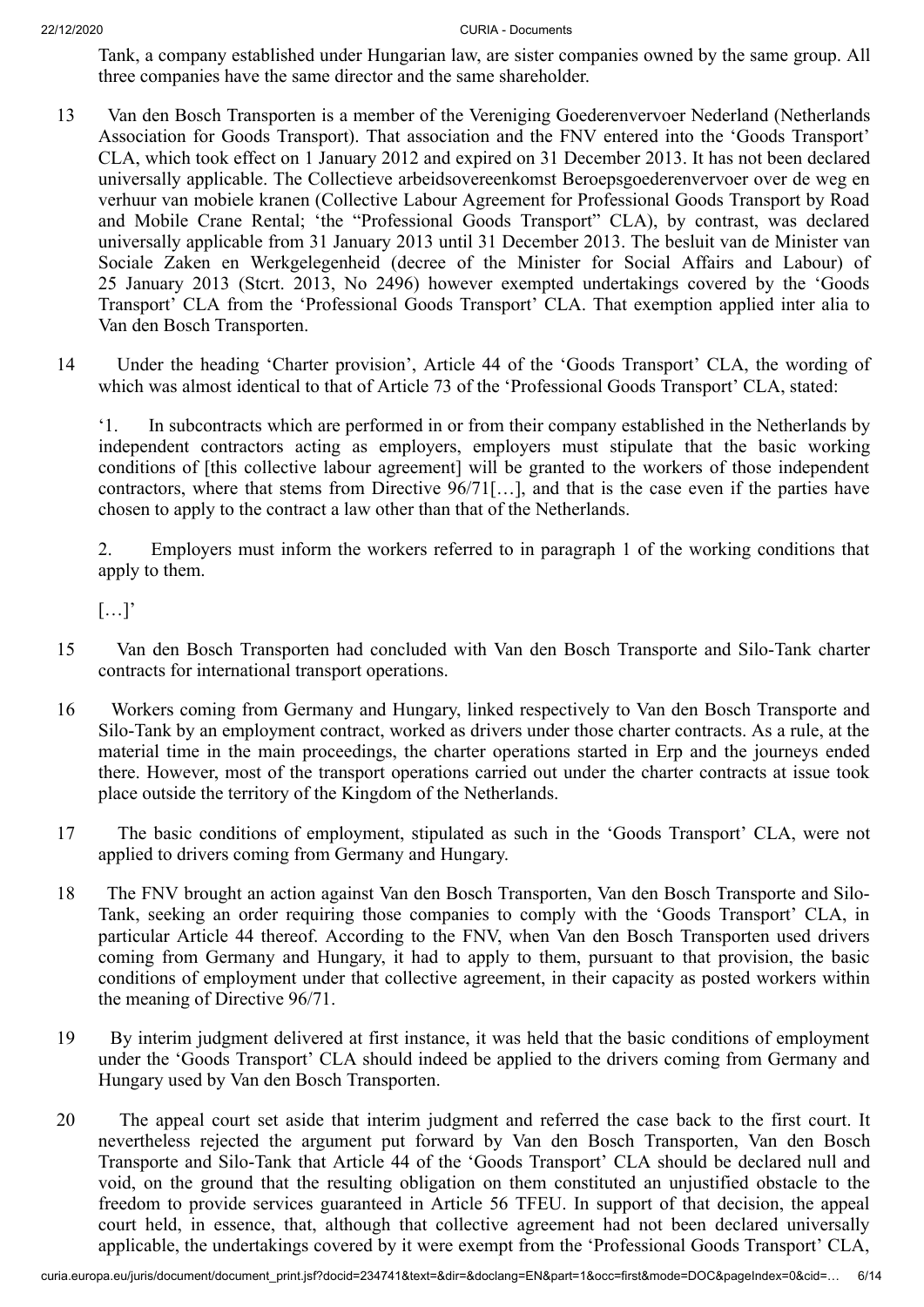which is itself universally applicable and Article 73 of which is, in essence, identical to Article 44 of the 'Goods Transport' CLA and the content of which, as to the remainder, is practically identical to that of the latter collective labour agreement. Thus, in particular as regards the obligation that must also apply to subcontractors, the 'Goods Transport' CLA has the same effect as the 'Professional Goods Transport' CLA, the period of validity of those two agreements expiring, moreover, on the same date. From a substantive point of view, therefore, the 'Goods Transport' CLA should be treated in the same way as if it had indeed been declared universally applicable, in relation both to contractors in the sector concerned established in the Kingdom of the Netherlands and to all foreign charterers.

- 21 According to the appeal court, it follows that Article 44 of the 'Goods Transport' CLA cannot be considered to be an unjustified obstacle to the freedom to provide services within the meaning of Article 56 TFEU.
- 22 Moreover, the appeal court took the view that in order for subcontractors to be required, under Article 44 of the 'Goods Transport' CLA, to grant workers the conditions of employment provided for by that collective agreement, the subcontracts in question must be covered by Directive 96/71. In that regard, Van den Bosch Transporten, Van den Bosch Transporte and Silo-Tank submitted before that court that the expression 'post […] to the territory of a Member State', within the meaning of Article 1(1) and (3) of Directive 96/71, must be interpreted literally, whereas, according to the FNV, that expression must be construed broadly as also covering the situation where the posting occurs 'to or from the territory of a Member State'. In such a situation, it is immaterial in which Member States the driver concerned actually performs his or her successive tasks in the course of the charter operation.
- 23 The appeal court took the view that a literal interpretation of Article 1(1) and (3) of Directive 96/71 should prevail, with the result that charter operations such as those at issue in the present case fell outside the scope of that directive, as only charter operations carried out, at least primarily, 'in the territory' of another Member State are covered.
- 24 The FNV brought an appeal before the referring court, the Hoge Raad der Nederlanden (Supreme Court, Netherlands), against that decision of the appeal court, in so far as it is based on a literal interpretation of Article 1(1) and (3) of Directive 96/71. Van den Bosch Transporten, Van den Bosch Transporte and Silo-Tank submitted a cross-appeal, in so far as the appeal court decided that Article 44 of the 'Goods Transport' CLA cannot be considered to be an unjustified obstacle to the freedom to provide services.
- 25 The referring court states that the main appeal raises, inter alia, the question of the interpretation of the expression 'to the territory of a Member State' for the purposes of Article 1(1) and (3) and Article 2(1) of Directive 96/71 in the case of international road transport operations, such as those carried on by Van den Bosch Transporten, Van den Bosch Transporte and Silo-Tank. That interpretation is decisive for the purpose of ascertaining whether drivers operating in international road transport, such as those at issue in the present case, fall within the scope of Directive 96/71. To that end, it is appropriate, at the outset, to enquire whether Directive 96/71 applies to international road transport.
- 26 According to the referring court, moreover, the main appeal raises the question of whether the fact that the undertakings posting the workers concerned are affiliated, in this case within a group, to the company to which those workers are posted is relevant for the purpose of interpreting the abovementioned provisions of Directive 96/71.
- 27 In addition, in that appeal, it is argued, in the alternative, that the appeal court failed to have regard to the fact that some of the journeys made by Van den Bosch Transporte and Silo-Tank for Van den Bosch Transporten took place entirely within the territory of the Kingdom of the Netherlands in the context of cabotage operations. The question therefore arises as to whether such transport operations fall within the scope of Directive 96/71.
- 28 Finally, the referring court states that the cross-appeal was brought in case that court should uphold, in whole or in part, the main appeal. The ground of appeal put forward in support of the cross-appeal also raises questions of interpretation requiring questions to be referred to the Court for a preliminary ruling.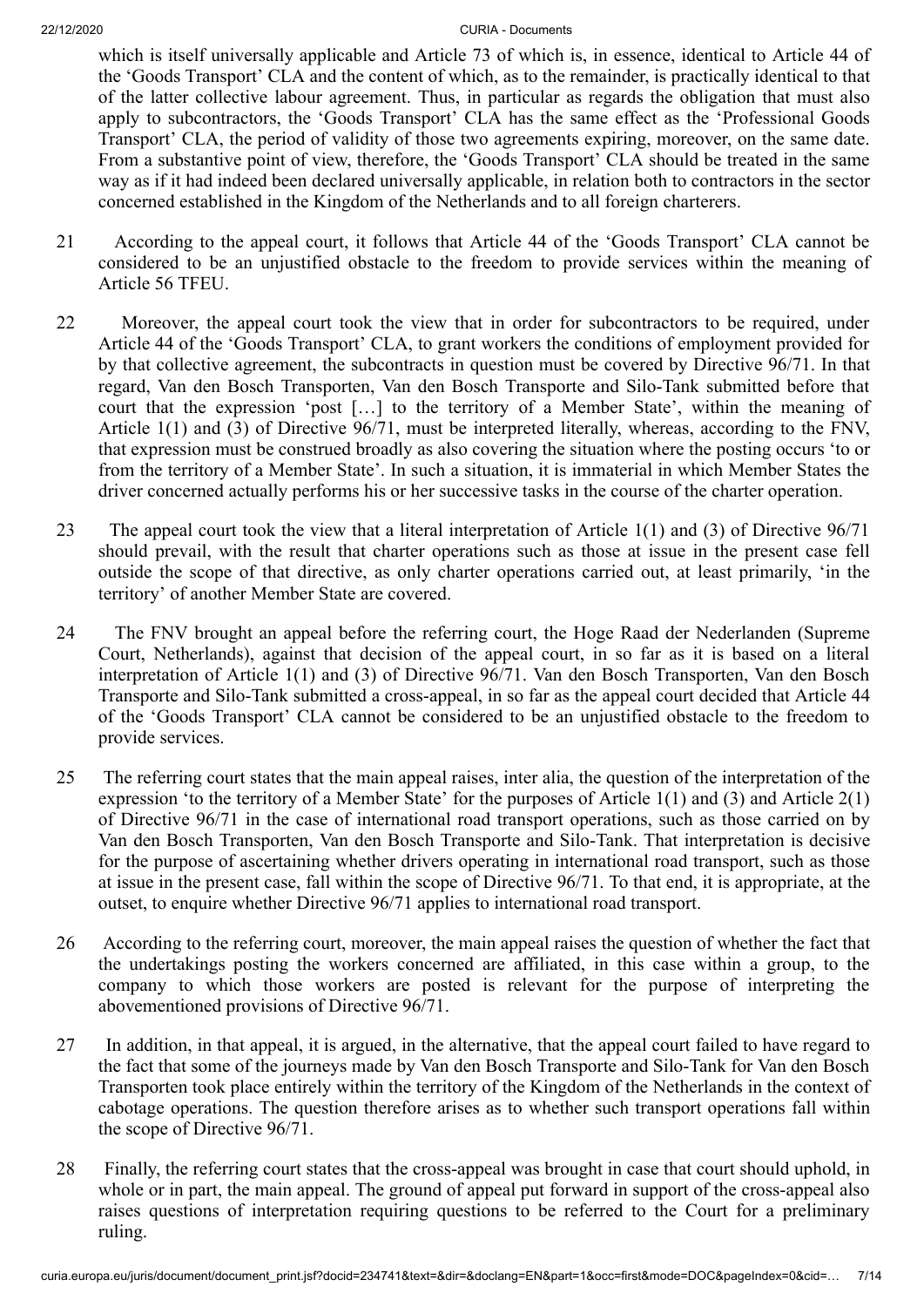- 29 In those circumstances the Hoge Raad der Nederlanden (Supreme Court) decided to stay the proceedings and to refer the following questions to the Court for a preliminary ruling:
	- '1. Must Directive 96/71[…] be interpreted as meaning that it also applies to a worker who works as a driver in international road transport and thus carries out his or her work in more than one Member State?
	- 2. (a) If the answer to Question 1 is in the affirmative, what criterion or considerations should be used to determine whether a worker working as a driver in international road transport is posted "to the territory of a Member State" as referred to in Article 1(1) and (3) of [Directive 96/71], and whether that worker "for a limited period, carries out his [or her] work in the territory of a Member State other than the State in which he [or she] normally works" as referred to in Article 2(1) of [Directive 96/71]?
		- (b) When answering Question 2(a), should any significance be attached to the fact that the undertaking posting the worker referred to in Question  $2(a)$  is affiliated – for example, in a group of companies – to the undertaking to which that worker is posted and, if so, what should that significance be?
		- (c) If the work undertaken by the worker referred to in Question 2(a) relates partly to cabotage transport – that is to say to transport carried out exclusively in the territory of a Member State other than that in which that worker [normally] works – will that worker then in any case for that part of his or her work, be considered to be working temporarily in the territory of the first Member State? If so, does a lower limit apply in that regard, for example, in the form of a minimum period per month in which that cabotage transport takes place?
	- 3. (a) If the answer to Question 1 is in the affirmative, how should the term "collective agreements […] which have been declared universally applicable", as referred to in Article 3(1) and the first subparagraph of Article 3(8) of [Directive 96/71], be interpreted? Is that an autonomous concept of EU law and is it therefore sufficient that the conditions laid down in the first subparagraph of Article 3(8) of [Directive 96/71] have for practical purposes been met, or do those provisions also require that the collective labour agreement was declared universally applicable on the basis of national law?
		- (b) If a collective labour agreement cannot be regarded as a universally applicable collective labour agreement within the meaning of Article 3(1) and the first subparagraph of Article 3(8) of [Directive 96/71], does Article 56 TFEU preclude an undertaking which is established in a Member State and which posts a worker to the territory of another Member State from being obliged by contractual means to comply with the provisions of such a collective labour agreement which is in force in the latter Member State?'

# **Consideration of the questions referred**

# *The first question*

- 30 By Question 1, the referring court asks, in essence, whether Directive 96/71 must be interpreted as applying to the transnational provision of services in the road transport sector.
- 31 As is apparent from Article 1(1) and (3) of Directive 96/71, read in the light of recital 4 thereof, that directive applies to undertakings established in a Member State which, in the framework of the transnational provision of services which may take the form either of performance of work by an undertaking on its account and under its direction, under a contract concluded between that undertaking and the party for whom the services are intended, or of the hiring-out of workers for use by an undertaking in the framework of a public or a private contract, post workers to the territory of a Member State.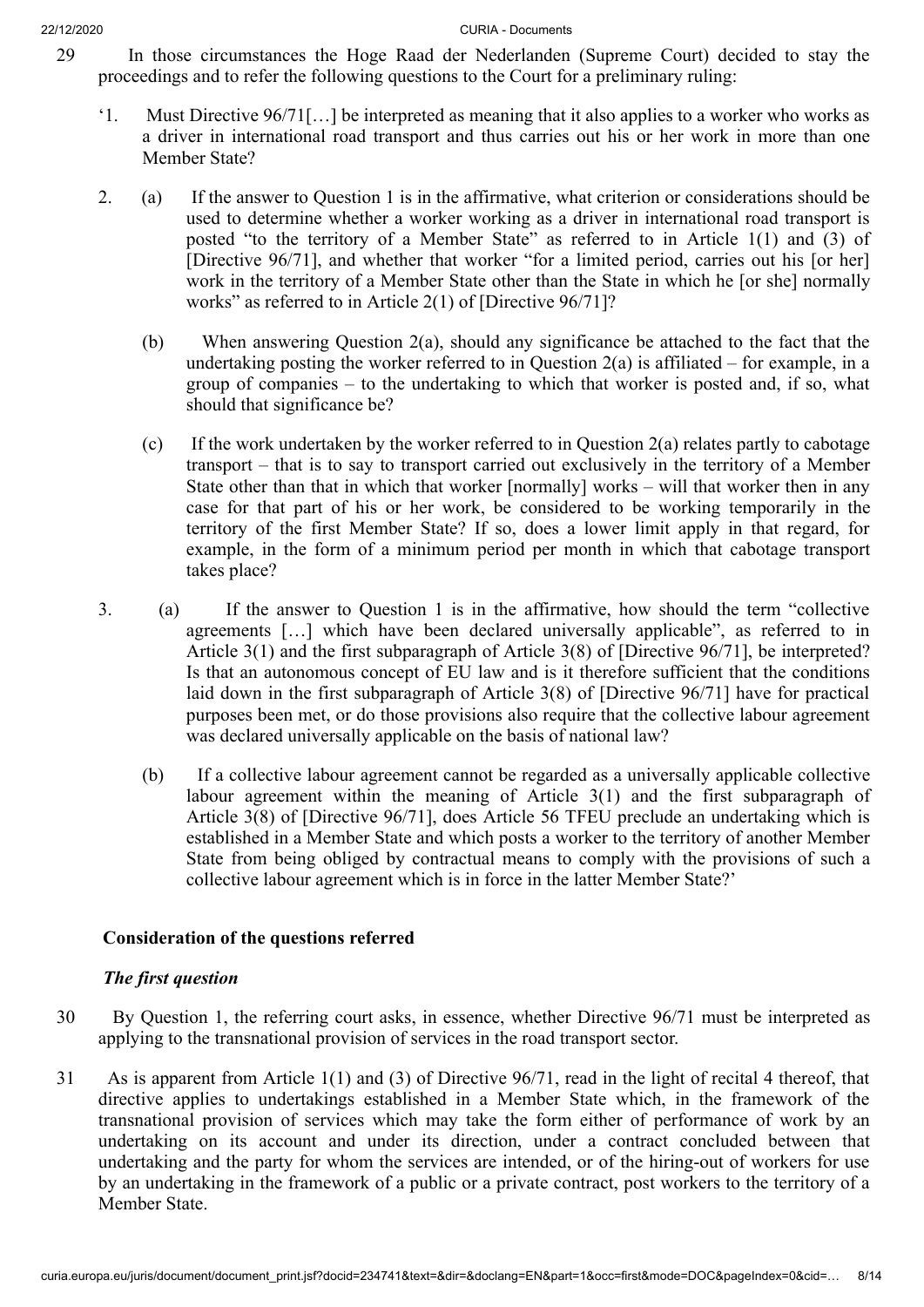- 32 Article 1(2) of Directive 96/71 excludes from the scope of that directive only the provision of services involving merchant navy seagoing personnel.
- 33 It follows that, with the exception of the latter provision of services, the directive applies, as a rule, to any transnational provision of services involving the posting of workers, irrespective of the economic sector to which that provision of services relates, including, therefore, in the road transport sector.
- 34 That interpretation is supported by Article 2(1) of Directive 96/71, as that provision defines the concept of 'posted worker', within the meaning of that directive, as covering 'a worker' who, for a limited period, carries out work in the territory of a Member State other than the State in which he or she normally works, without that provision making reference to any restriction as to the worker's sector of activity.
- 35 The applicability of Directive 96/71 to the road transport sector is expressly confirmed by other acts of EU law, such as Directive 2014/67, Article 9(1)(b) of which identifies, among the administrative requirements and control measures necessary in order to ensure effective monitoring of compliance with the obligations set out, inter alia, in Directive 96/71, measures specifically aimed at 'mobile workers in the transport sector' and Directive 2020/1057, recital 7 of which states that the provisions on the posting of workers in Directive 96/71 'apply to the road transport sector'.
- 36 In their observations, Van den Bosch Transporten, Van den Bosch Transporte and Silo-Tank as well as the Hungarian and Polish Governments contend, however, that the provisions that established the freedom to provide services and served as the basis for the adoption of Directive 96/71 exclude the carriage of goods by road from the scope of that directive. Consequently, Article 1(1) of Directive 96/71, according to which that directive applies to undertakings established in a Member State which, in the framework of the transnational provision of services, post workers, should be interpreted as covering the 'provision of services' within the meaning of Article 56 TFEU, which does not include freedom to provide services in the field of transport, since that freedom is specifically governed by the provisions of the Title of the FEU Treaty relating to transport, namely Articles 90 to 100 thereof.
- 37 In that regard, it should be borne in mind that it is true that free movement of services in the transport sector is governed not by Article 56 TFEU, which concerns freedom to provide services in general, but by the provisions of the Title of the FEU Treaty relating to transport, to which Article 58(1) TFEU refers (see, to that effect, judgment of 19 December 2019, *Dobersberger*, C‑16/18, EU:C:2019:1110, paragraph 24 and the case-law cited).
- 38 It must be noted, however, that, as stated in paragraph 33 above, Directive 96/71 is of general application. Furthermore, as is apparent from recital 1 thereof, that directive seeks to abolish, as between Member States, obstacles to the free movement of persons and services and, as stated in recital 5 thereof, the need to promote the transnational provision of services requires a climate of fair competition and measures guaranteeing respect for the rights of workers.
- 39 Unlike, for instance, Regulation No 1072/2009, which, for the purposes of the principle of 'Community licence' enshrined in Articles 3 and 4 thereof, includes a set of 'common rules applicable to international transport to or from the territory of a Member State, or passing across the territory of one or more Member States' as well as 'conditions under which non-resident carriers may operate transport services within a Member State', within the meaning of Article 91(1)(a) and (b) TFEU (see, to that effect, Opinion 2/15 (Free Trade Agreement with Singapore) of 16 May 2017, EU:C:2017:376, paragraph 208), Directive 96/71 does not seek to introduce a common transport policy for the purposes of Article 91 TFEU. Nor does it include 'measures to improve transport safety' or 'appropriate provisions' in the field of transport, within the meaning of Article 91(1)(c) and (d) TFEU.
- 40 It follows from the foregoing that the fact that Directive 96/71 is based on provisions of the EC Treaty relating to the freedom to provide services without its legal basis including, in addition, provisions relating to transport cannot exclude from its scope the transnational provision of services in the sector of road transport activities, in particular, goods transport.
- 41 In the light of all of the foregoing, the answer to Question 1 is that Directive 96/71 must be interpreted as applying to the transnational provision of services in the road transport sector.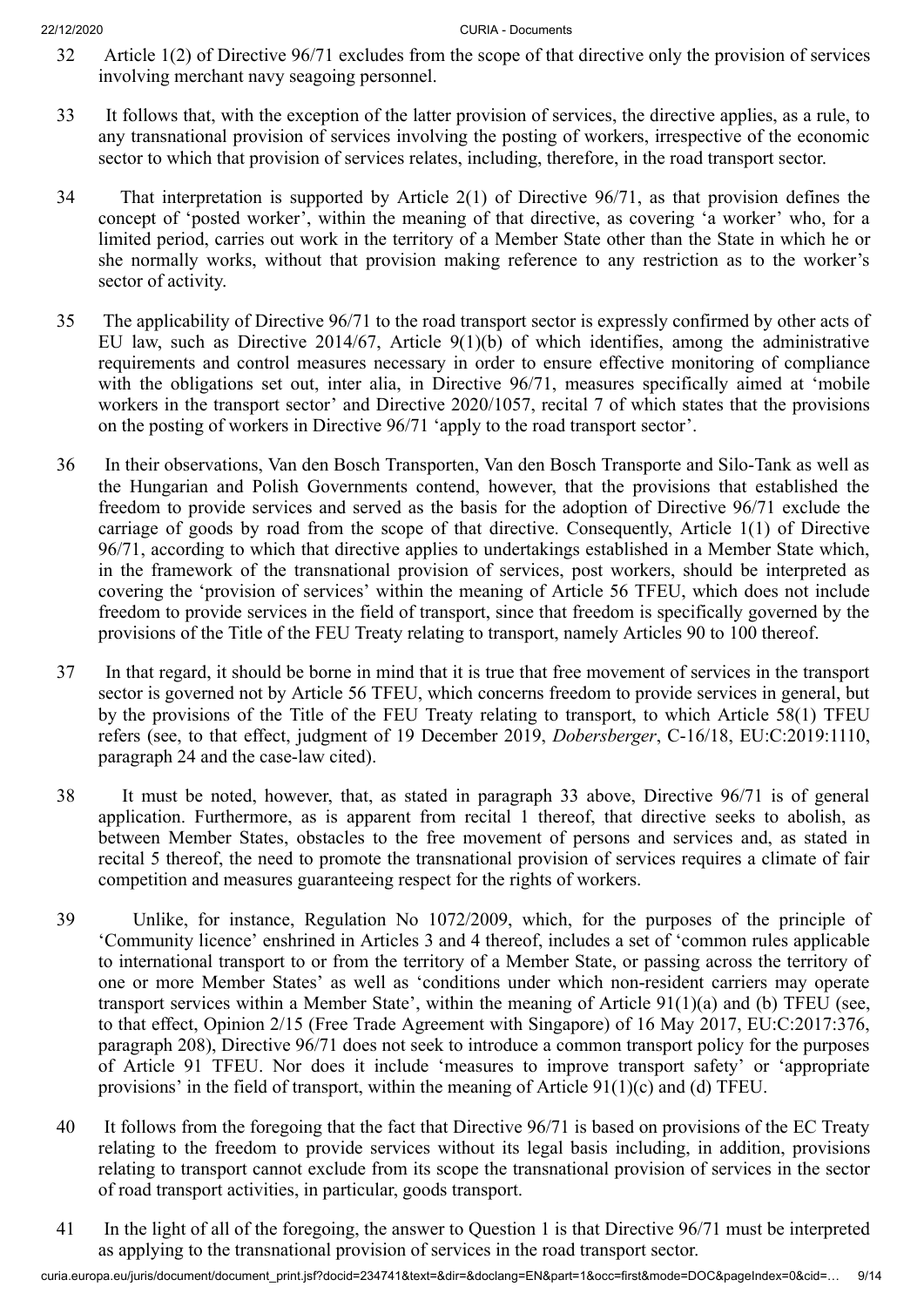## *The second question*

## *Question 2(a)*

- 42 By Question 2(a), the referring court asks, in essence, under which conditions a worker working as a driver in international road transport under a charter contract between the undertaking which employs that worker, established in one Member State, and an undertaking operating in another Member State is considered to be a worker posted to the territory of a Member State, for the purposes of Article 1(1) and (3) and Article 2(1) of Directive 96/71.
- 43 As recalled in paragraph 31 above, it follows from Article 1(1) and (3) of Directive 96/71, read in the light of recital 4 thereof, that that directive applies to undertakings established in a Member State which, in the framework of the transnational provision of services which may take the form either of performance of work by an undertaking on its account and under its direction, under a contract concluded between that undertaking and the party for whom the services are intended, or of the hiringout of workers for use by an undertaking in the framework of a public or a private contract, post workers to the territory of a Member State.
- 44 Under Article 2(1) of that directive, '"posted worker" means a worker who, for a limited period, carries out his [or her] work in the territory of a Member State other than the State in which he [or she] normally works'.
- 45 A worker cannot, in the light of Directive 96/71, be considered to be posted to the territory of a Member State unless the performance of his or her work has a sufficient connection with that territory (see, to that effect, judgment of 19 December 2019, *Dobersberger*, C‑16/18, EU:C:2019:1110, paragraph 31), which presupposes that an overall assessment of all the factors that characterise the activity of the worker concerned is carried out.
- 46 In that regard, it is important to note that the existence of such a connection with the territory concerned may become apparent inter alia from the characteristics of the provision of services to which the worker in question has been assigned. The nature of the activities carried out by that worker in the territory of the Member State concerned also constitutes a relevant factor for the purposes of determining whether such a connection exists.
- 47 As regards mobile workers such as drivers working in international road transport, the degree of connection between the activities carried out by such a worker, in the framework of the provision of the transport service to which that worker has been assigned, and the territory of each Member State concerned is also relevant for those purposes.
- 48 The same is true of the proportion represented by those activities in the entire service provision in question. In that regard, operations involving loading or unloading goods, maintenance or cleaning of transport vehicles are relevant provided that they are actually carried out by the driver concerned, and not by third parties.
- 49 By contrast, a worker who provides very limited services in the territory of the Member State to which that worker is sent cannot be regarded as 'posted' within the meaning of Directive 96/71 (see, to that effect, judgment of 19 December 2019, *Dobersberger*, C‑16/18, EU:C:2019:1110, paragraph 31). This applies to a driver who, in the course of goods transport by road, merely transits through the territory of a Member State. The same would also be true of a driver carrying out only cross-border transport operations from the Member State where the transport undertaking is established to the territory of another Member State or vice versa.
- 50 Moreover, the fact that a driver working in international road transport, who has been hired out by an undertaking established in one Member State to an undertaking established in another Member State, receives the instructions related to his or her tasks, starts or finishes them at the place of business of that second undertaking is not sufficient in itself to consider that that driver has been 'posted' to the territory of that other Member State, provided that the performance of that driver's work does not have a sufficient connection with that territory on the basis of other factors.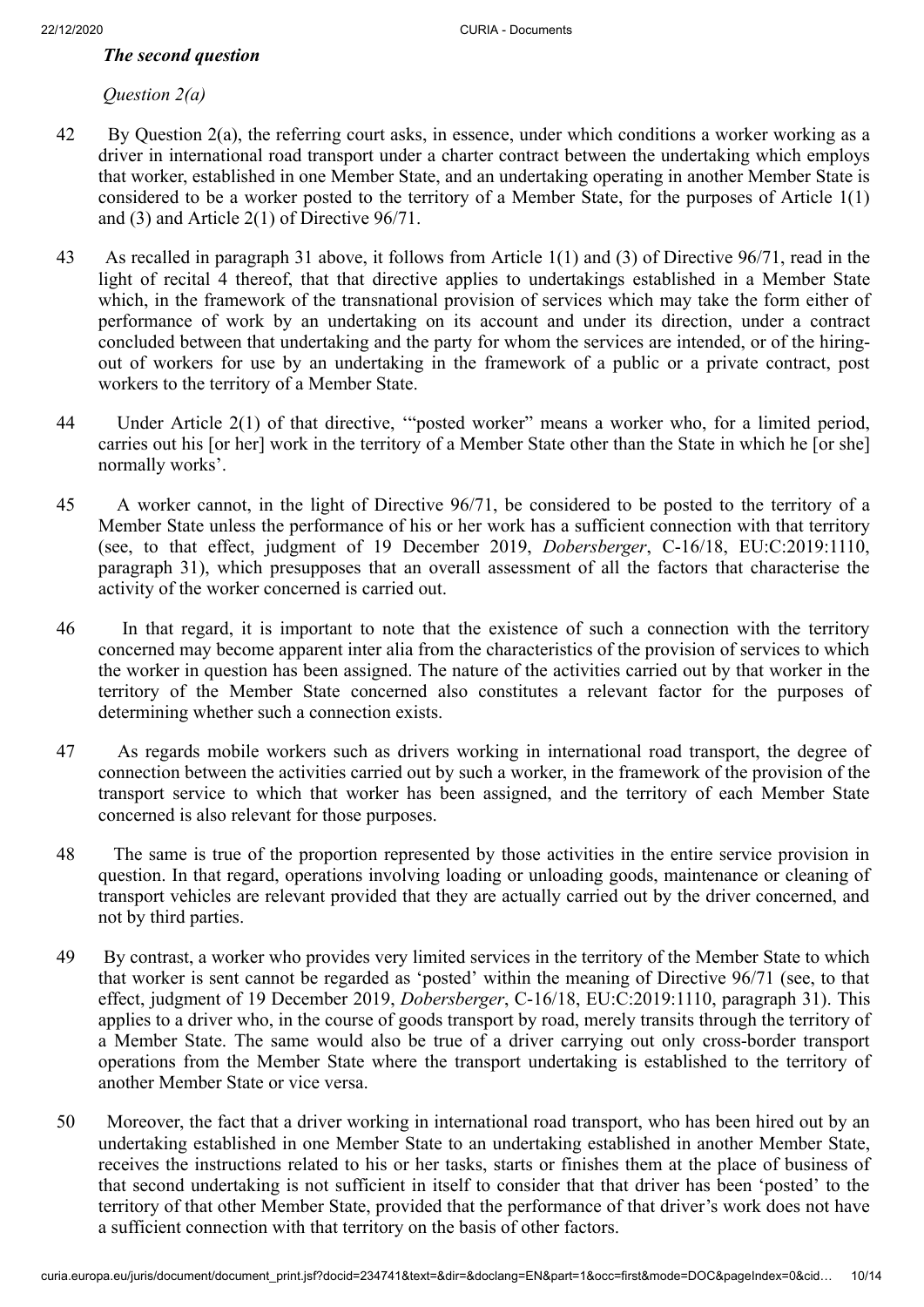- 51 In the light of all of the foregoing, the answer to Question 2(a) is that Article 1(1) and (3) and Article 2(1) of Directive 96/71 must be interpreted as meaning that a worker working as a driver in the international road transport sector under a charter contract between the undertaking which employs that worker, established in one Member State, and an undertaking located in a Member State other than that in which the person concerned normally works is a worker posted to the territory of a Member State for the purposes of those provisions, where the performance of that person's work has a sufficient connection with that territory for the limited period at issue. The existence of such a connection is determined in the context of an overall assessment of factors such as the nature of the activities carried out by the worker concerned in that territory, the degree of connection between the worker's activities and the territory of each Member State in which the worker operates, and the proportion represented by those activities in the entire transport service.
- 52 The fact that a driver working in international road transport, who has been hired out by an undertaking established in one Member State to an undertaking established in another Member State, receives the instructions related to his or her tasks, starts or finishes them at the place of business of that second undertaking is not sufficient in itself to consider that that driver has been posted to the territory of that other Member State for the purposes of Directive 96/71, provided that the performance of that driver's work does not have a sufficient connection with that territory on the basis of other factors.

*Question 2(b)*

- 53 By Question 2(b), the referring court asks, in essence, whether Article 1(1) and (3) and Article 2(1) of Directive 96/71 must be interpreted as meaning that the existence of a group affiliation between undertakings that are parties to a contract for the hiring-out of workers is relevant in order to determine whether there has been a posting of workers.
- 54 In that regard, it is appropriate to note that, admittedly, under Article 1(3)(b) of that directive, the directive applies to the posting of workers to an establishment or an undertaking owned by the group in the territory of a Member State, provided that there is an employment relationship between the undertaking making the posting and the worker during the period of posting.
- 55 Although Directive 96/71 thus expressly covers postings within a group of undertakings, the fact remains, however, that, as is apparent from paragraph 51 above, status as a posted worker is determined according to whether there is a sufficient connection between the performance of that person's work and the territory of a Member State other than the State in which the worker normally works.
- 56 The existence of a group affiliation between undertakings that are parties to a contract for the hiringout of workers does not, as such, determine the degree of connection with the territory of a Member State to which the worker concerned is sent and, therefore, does not determine whether the connection between that worker's performance of his or her work and that territory is sufficient in order to establish whether there has been a posting under Directive 96/71.
- 57 Consequently, the answer to Question 2(b) is that Article 1(1) and (3) and Article 2(1) of Directive 96/71 must be interpreted as meaning that the existence of a group affiliation between undertakings that are parties to a contract for the hiring-out of workers is not, as such, relevant in order to determine whether there has been a posting of workers.

*Question 2(c)*

58 By Question 2(c), the referring court asks, in essence, whether Article 1(1) and (3) and Article 2(1) of Directive 96/71 must be interpreted as meaning that a worker working as a driver in the road transport sector, who, under a charter contract between the undertaking which employs that driver, established in one Member State, and an undertaking located in another Member State, carries out cabotage operations in the territory of a Member State other than the Member State in which he or she normally works, may be regarded as being posted to the territory of the Member State in which those operations are carried out and, if so, whether there is, in that regard, a minimum threshold regarding the length of those operations.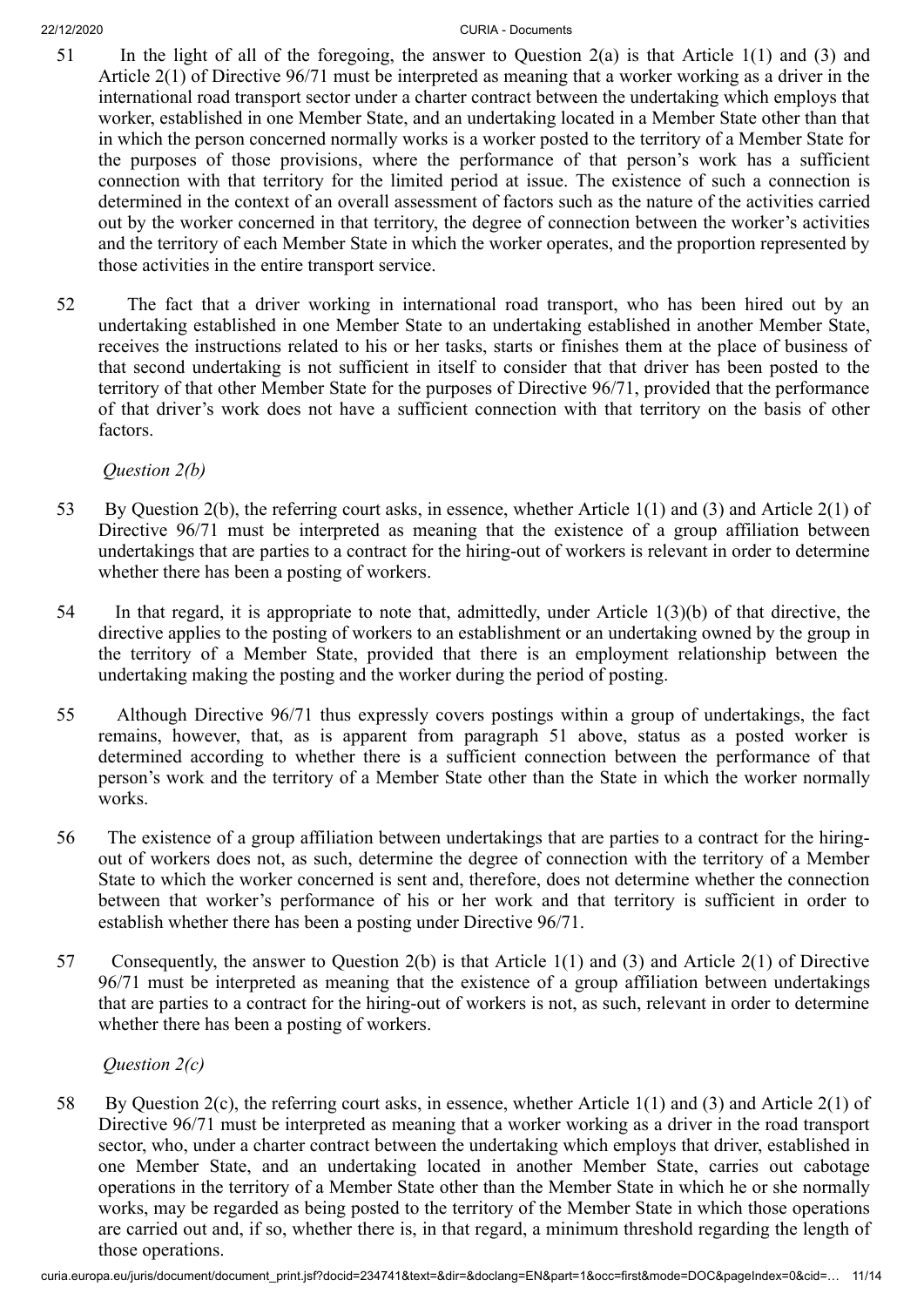- 59 In that regard, it should be noted at the outset that Directive 96/71 must be read in conjunction with Regulation No 1072/2009, recital 17 of which states that that directive applies to transport undertakings performing a cabotage operation.
- 60 Under Article 2(3) and (6) of Regulation No 1072/2009, cabotage operations are defined as national carriage for hire or reward carried out on a temporary basis in a host Member State, in conformity with that regulation, a host Member State being the Member State in which a haulier operates other than the haulier's Member State of establishment.
- 61 As regards the conditions under which non-resident hauliers may carry out cabotage operations in a host Member State, Article 8(2) of Regulation No 1072/2009 provides that those hauliers are permitted to carry out, in the host Member State, up to three cabotage operations following the international carriage to that State, within seven days from the last unloading that took place in that State in the course of the incoming international carriage.
- 62 It follows from the three preceding paragraphs that cabotage operations take place entirely within the territory of the host Member State, which permits the inference that the driver's performance of his or her work in the course of such operations has a sufficient connection with that territory.
- 63 It follows that a driver carrying out such transport operations must, as a rule, be regarded as being posted to the territory of the host Member State for the purposes of Article 2(1) of Directive 96/71.
- 64 As regards the duration of such cabotage operations, although that duration is not capable, as such, of calling into question the existence of a sufficient connection between the performance of the work of the driver carrying out those operations and the territory of the host Member State, that finding is, however, without prejudice to the application of Article 3(3) of Directive 96/71.
- 65 Consequently, the answer to Question 2(c) is that Article 1(1) and (3) and Article 2(1) of Directive 96/71 must be interpreted as meaning that a worker working as a driver in the road transport sector, who, under a charter contract between the undertaking which employs that worker, established in one Member State, and an undertaking located in another Member State, carries out cabotage operations in the territory of a Member State other than the Member State in which he or she normally works, must, as a rule, be regarded as being posted to the territory of the Member State in which those operations are carried out. The duration of cabotage operations is irrelevant when determining whether there has been such a posting, without prejudice to the possible application of Article 3(3) of that directive.

# *The third question*

# *Question 3(a)*

- 66 By Question 3(a), the referring court asks, in essence, whether Article 3(1) and (8) of Directive 96/71 is to be interpreted as meaning that the question of whether a collective agreement has been declared universally applicable must be assessed by reference to the applicable national law.
- 67 It should be borne in mind that, according to the second indent of Article 3(1) of Directive 96/71, Member States are to ensure that undertakings posting workers guarantee workers posted to their territory the terms and conditions of employment which, in the Member State where the work is carried out, are laid down, inter alia, by collective agreements which have been declared universally applicable, within the meaning of Article 3(8), in so far as they concern the construction activities referred to in the annex to that directive. Under the second indent of Article 3(10) of that directive, Member States may apply to national undertakings and to the undertakings of other Member States, on a basis of equality of treatment, terms and conditions of employment laid down, inter alia, in collective agreements referred to in Article 3(8), concerning activities other than those in the construction sector.
- 68 Under Article 3(8) of Directive 96/71, 'collective agreements […] which have been declared universally applicable' means collective agreements which must be observed by all undertakings in the geographical area and in the profession or industry concerned.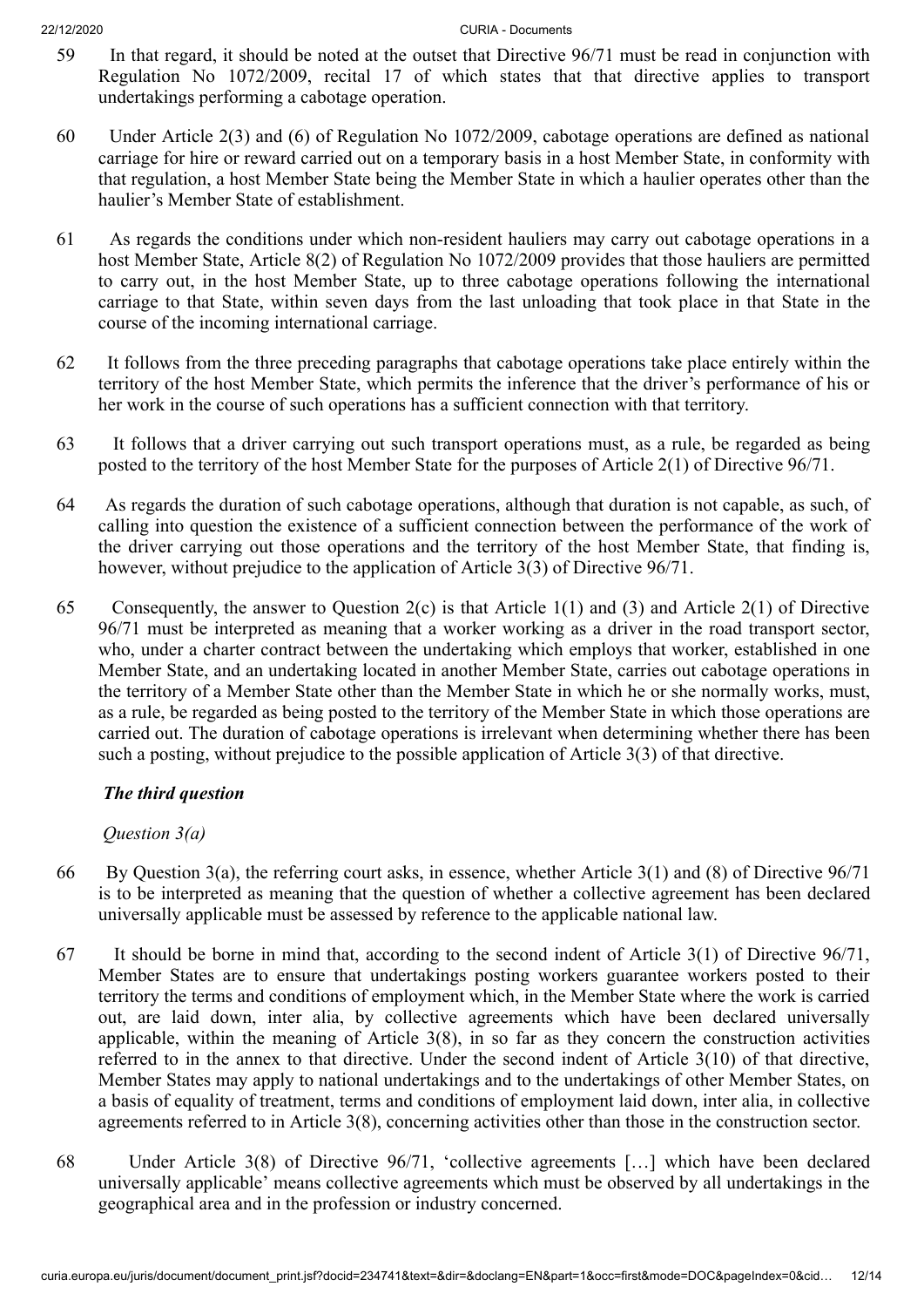- 69 In that regard, as the Advocate General observed, in essence, in point 129 of his Opinion, while it is true that Article 3(1) of Directive 96/71 does not expressly refer to national law, the fact remains that it does so implicitly, since that provision requires the collective labour agreement at issue to have been declared universally applicable. Such a declaration can be made only in accordance with the law of the Member State concerned.
- 70 That finding is confirmed by the wording of the second subparagraph of Article 3(8) of that directive. By providing that, in the absence of a system for declaring collective agreements to be of universal application, Member States may base themselves on collective agreements which are generally applicable to all similar undertakings in the geographical area and in the profession or industry concerned and/or collective agreements which have been concluded by the most representative employers' and labour organisations at national level and which are applied throughout the national territory, the EU legislature necessarily referred to a national system.
- 71 In the present case, it is apparent from the order for reference that undertakings operating in the goods transport sector are covered by the 'Goods Transport' CLA. Admittedly, this collective agreement has not, as such, been declared universally applicable. That being said, compliance with that agreement was a precondition for exemption from the 'Professional Goods Transport' CLA which, for its part, had been declared universally applicable. In addition, the content of the provisions of those two collective agreements was practically identical. It is thus apparent that compliance with those provisions was required of all undertakings operating in the goods transport sector.
- 72 It follows from the foregoing that the answer to Question 3(a) is that Article 3(1) and (8) of Directive 96/71 must be interpreted as meaning that the question of whether a collective agreement has been declared universally applicable must be assessed by reference to the applicable national law. A collective labour agreement which has not been declared universally applicable, but compliance with which is a precondition, for undertakings covered by it, for exemption from another collective labour agreement which, for its part, has been declared universally applicable and the provisions of which are essentially identical to those of that other collective labour agreement, falls within the definition referred to in Article 3(1) and (8) of Directive 96/71.

*Question 3(b)*

73 In view of the answer to Question 3(a), there is no need to answer Question 3(b).

# **Costs**

74 Since these proceedings are, for the parties to the main proceedings, a step in the action pending before the national court, the decision on costs is a matter for that court. Costs incurred in submitting observations to the Court, other than the costs of those parties, are not recoverable.

On those grounds, the Court (Grand Chamber) hereby rules:

- **1. Directive 96/71/EC of the European Parliament and of the Council of 16 December 1996 concerning the posting of workers in the framework of the provision of services must be interpreted as applying to the transnational provision of services in the road transport sector.**
- **2. Article 1(1) and (3) and Article 2(1) of Directive 96/71 must be interpreted as meaning that a worker working as a driver in the international road transport sector under a charter contract between the undertaking which employs that worker, established in one Member State, and an undertaking located in a Member State other than that in which the person concerned normally works is a worker posted to the territory of a Member State for the purposes of those provisions, where the performance of that person's work has a sufficient connection with that territory for the limited period at issue. The existence of such a connection is determined in the context of an overall assessment of factors such as the nature of the activities carried out by the worker concerned in that territory, the degree of**